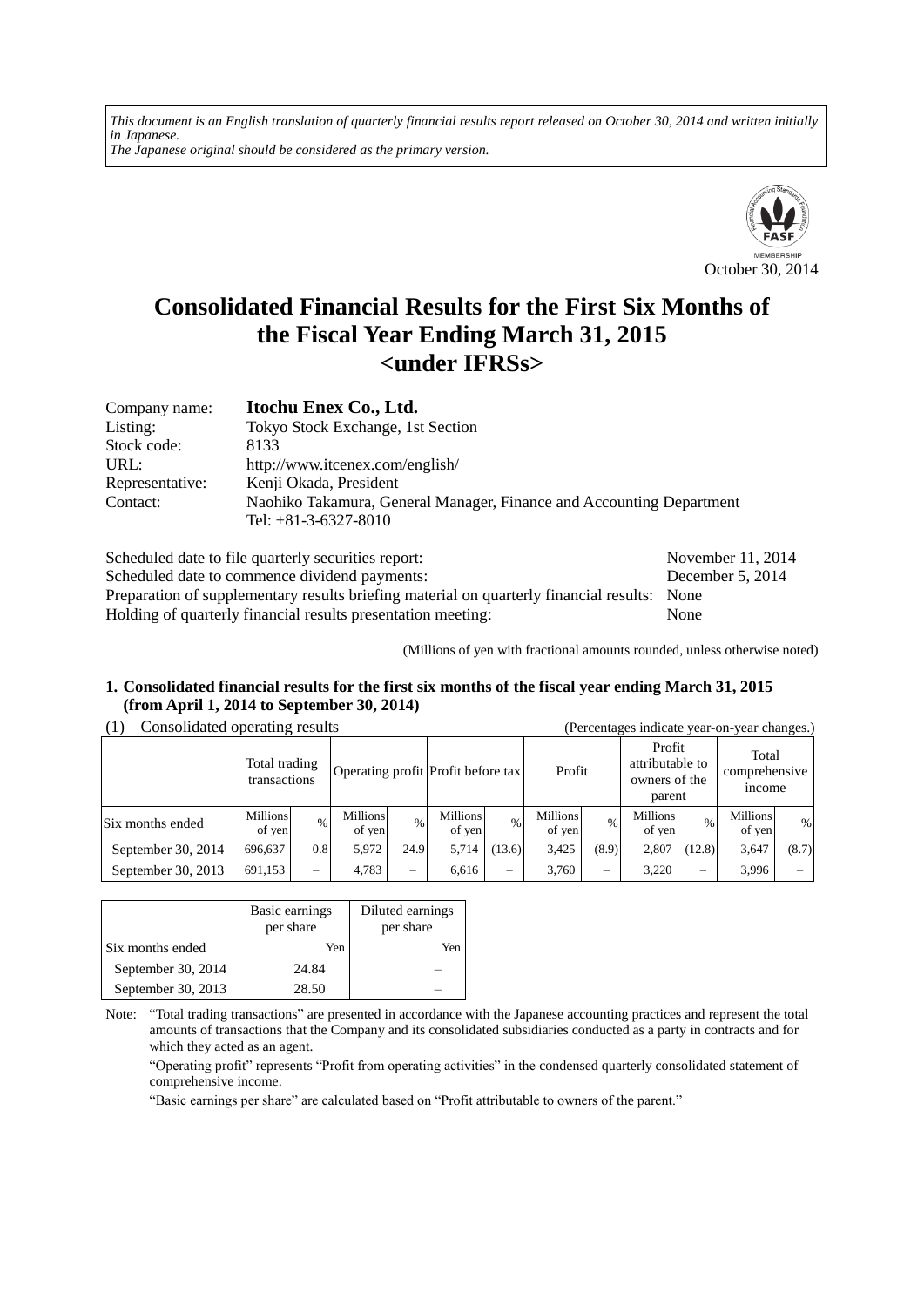# (2) Consolidated financial position

|                    | Total assets    | Total equity    | Equity attributable to<br>owners of the parent | Ratio of equity<br>attributable to owners<br>of the parent to total<br>assets |
|--------------------|-----------------|-----------------|------------------------------------------------|-------------------------------------------------------------------------------|
| As of              | Millions of yen | Millions of yen | Millions of yen                                | $\%$                                                                          |
| September 30, 2014 | 341.482         | 111.188         | 95,816                                         | 28.1                                                                          |
| March 31, 2014     | 321,032         | 103,563         | 94,144                                         | 29.3                                                                          |

# **2. Cash dividends**

|                                                    |                                             | Annual cash dividends per share |                   |                 |       |  |  |  |
|----------------------------------------------------|---------------------------------------------|---------------------------------|-------------------|-----------------|-------|--|--|--|
|                                                    | Second quarter-<br>First quarter-end<br>end |                                 | Third quarter-end | Fiscal year-end | Total |  |  |  |
|                                                    | Yen                                         | Yen                             | Yen               | Yen             | Yen   |  |  |  |
| Fiscal year ended<br>March 31, 2014                |                                             | 8.00                            |                   | 12.00           | 20.00 |  |  |  |
| Fiscal year ending<br>March 31, 2015               | $\overline{\phantom{0}}$                    | 11.00                           |                   |                 |       |  |  |  |
| Fiscal year ending<br>March 31, 2015<br>(Forecast) |                                             |                                 |                   | 11.00           | 22.00 |  |  |  |

Note: Revisions to the forecasts of cash dividends most recently announced: None

# **3. Consolidated earnings forecasts for the fiscal year ending March 31, 2015 (from April 1, 2014 to March 31, 2015)**

| (Percentages indicate year-on-year changes.) |                               |     |                   |      |                   |       |                                                               |      |           |
|----------------------------------------------|-------------------------------|-----|-------------------|------|-------------------|-------|---------------------------------------------------------------|------|-----------|
|                                              | Total trading<br>transactions |     | Operating profit  |      | Profit before tax |       | Profit attributable to Basic earnings<br>owners of the parent |      | per share |
|                                              | Millions of yen               |     | % Millions of yen |      | % Millions of yen |       | % Millions of yen                                             | $\%$ | Yenl      |
| Fiscal year ending<br>March 31, 2015         | 1.600.000                     | 6.2 | 13,800            | 16.2 | 13.800            | (0.3) | 7,600                                                         | 6.7  | 67.26     |

Note: Revisions to the consolidated earnings forecasts most recently announced: None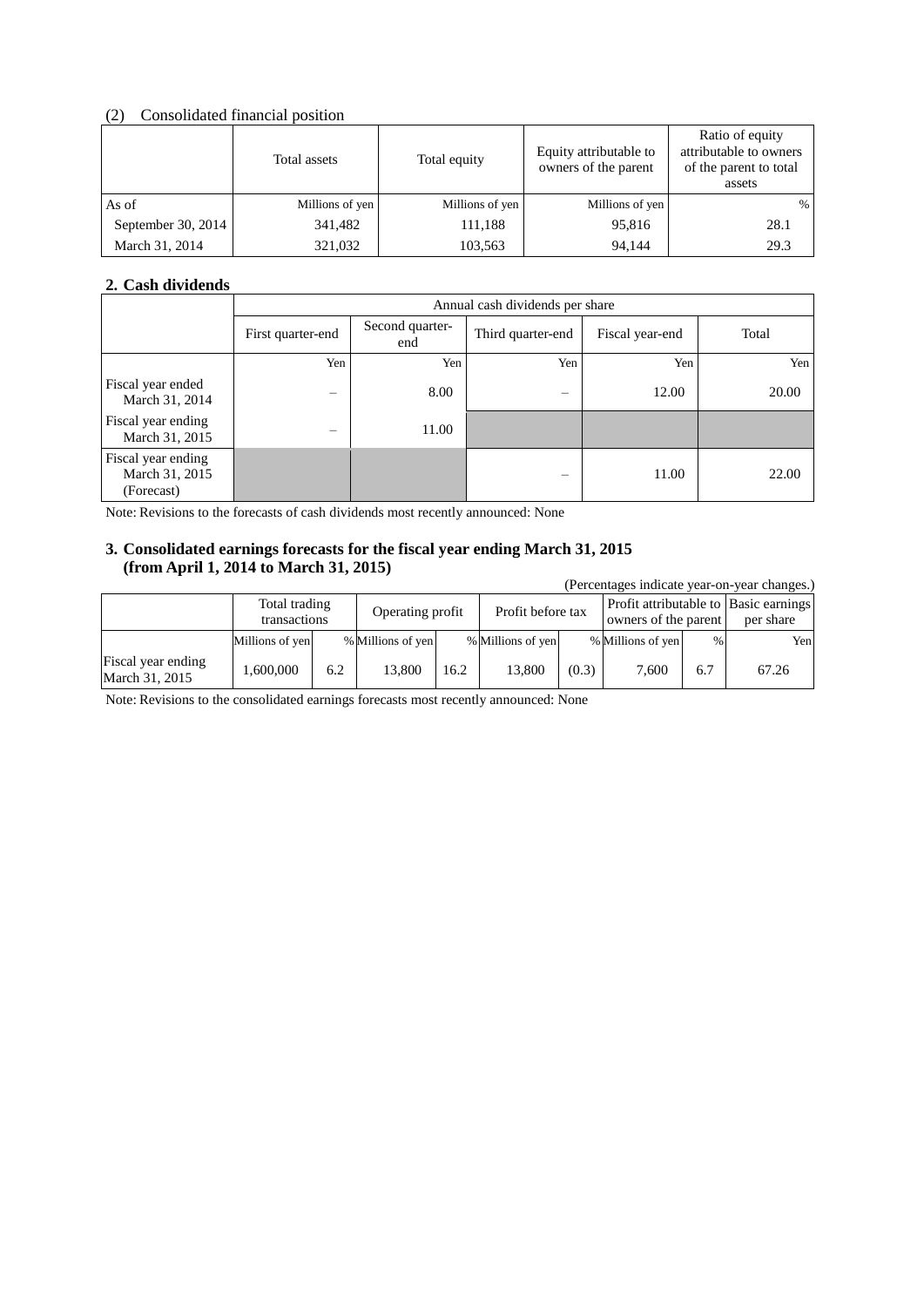#### **\* Notes**

- (1) Changes in significant subsidiaries during the period (changes in specified subsidiaries resulting in the change in scope of consolidation): None
- (2) Changes in accounting policies and changes in accounting estimates
	- a. Changes in accounting policies required by IFRSs: Yes
	- b. Changes in accounting policies other than the above: None
	- c. Changes in accounting estimates: None

For details, please refer to "2. Matters Regarding Summary Information (Notes), (2) Changes in Accounting Policies, Changes in Accounting Estimates, and Restatement of Prior Period Financial Statements" on page 6 of the attached materials.

- (3) Number of issued shares (common stock)
	- a. Total number of issued shares at end of period (including treasury stock)

| As of September 30, 2014 | 116,881,106 shares |
|--------------------------|--------------------|
| As of March 31, 2014     | 116,881,106 shares |

b. Number of treasury stock at end of period

| As of September 30, 2014 | 3,890,592 shares |
|--------------------------|------------------|
| As of March $31, 2014$   | 3,890,015 shares |

c. Average number of outstanding shares during period (cumulative from the beginning of the fiscal year)

| For the six months ended September 30, 2014 | 112,990,865 shares |
|---------------------------------------------|--------------------|
| For the six months ended September 30, 2013 | 112,992,207 shares |

\* Indication regarding execution of quarterly review procedures

This quarterly financial results report is out of the scope of the quarterly review procedures that are required by the Financial Instruments and Exchange Act. At the time of disclosure of this quarterly financial results report, the quarterly review procedures for the condensed quarterly financial statements pursuant to the Financial Instruments and Exchange Act are in progress.

\* Proper use of earnings forecasts, and other special notes

The forecasts and other forward-looking statements in this report are based on information currently available to the Company and on certain assumptions deemed to be reasonable by the Company. Actual business and other results may significantly differ from these forecasts due to various factors.

Please refer to "1. Qualitative Information Regarding Results for the First Six Months, (3) Explanation of Consolidated Earnings Forecasts and Other Forward-Looking Statements" on page 5 of the attached materials for the suppositions that form the assumptions for earnings forecasts and cautions concerning the use thereof.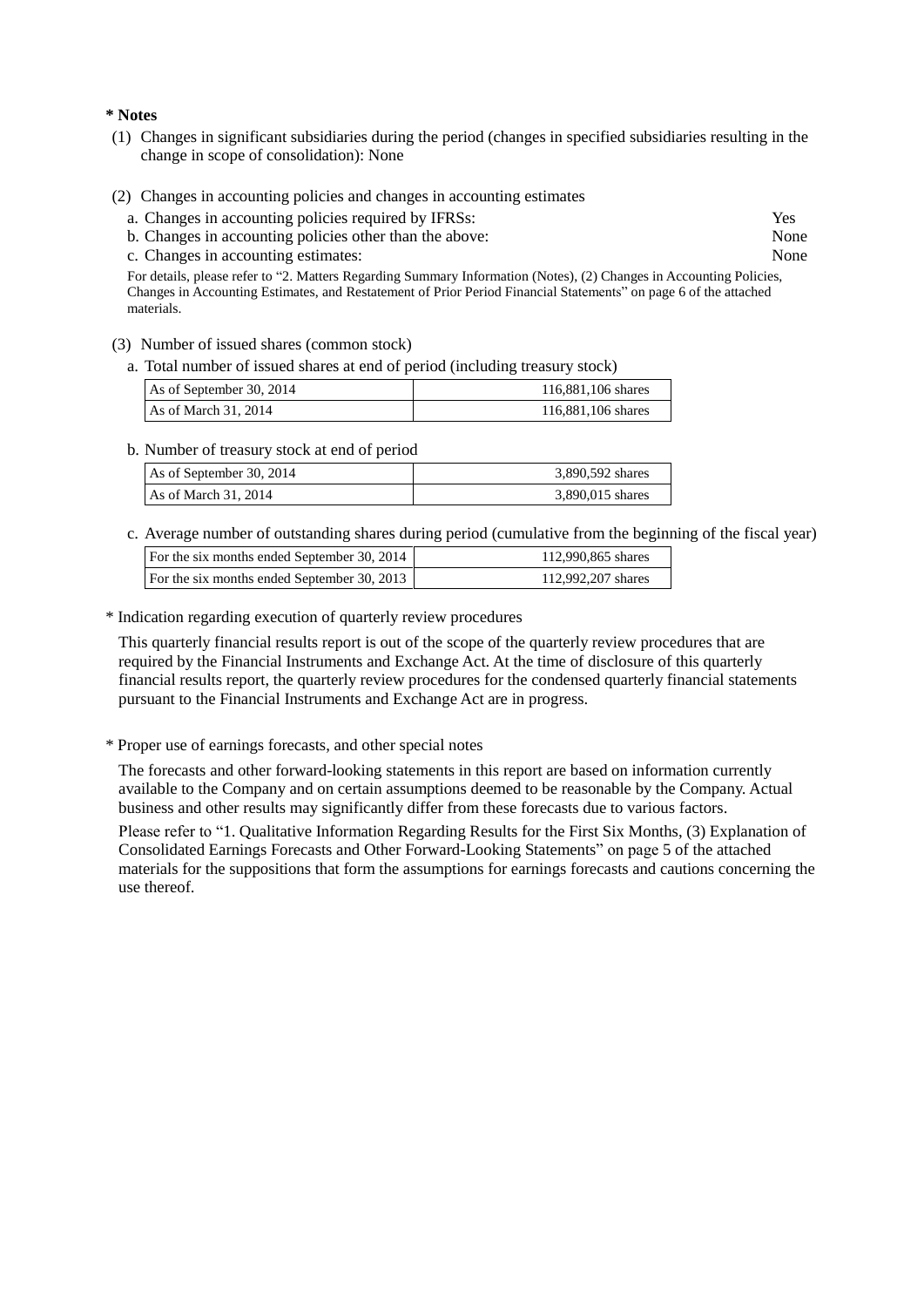# **Contents of Attached Materials**

|  | (3) Explanation of Consolidated Earnings Forecasts and Other Forward-Looking Statements              |  |
|--|------------------------------------------------------------------------------------------------------|--|
|  |                                                                                                      |  |
|  |                                                                                                      |  |
|  | (2) Changes in Accounting Policies, Changes in Accounting Estimates, and Restatement of Prior Period |  |
|  |                                                                                                      |  |
|  |                                                                                                      |  |
|  |                                                                                                      |  |
|  |                                                                                                      |  |
|  |                                                                                                      |  |
|  |                                                                                                      |  |
|  |                                                                                                      |  |
|  |                                                                                                      |  |
|  |                                                                                                      |  |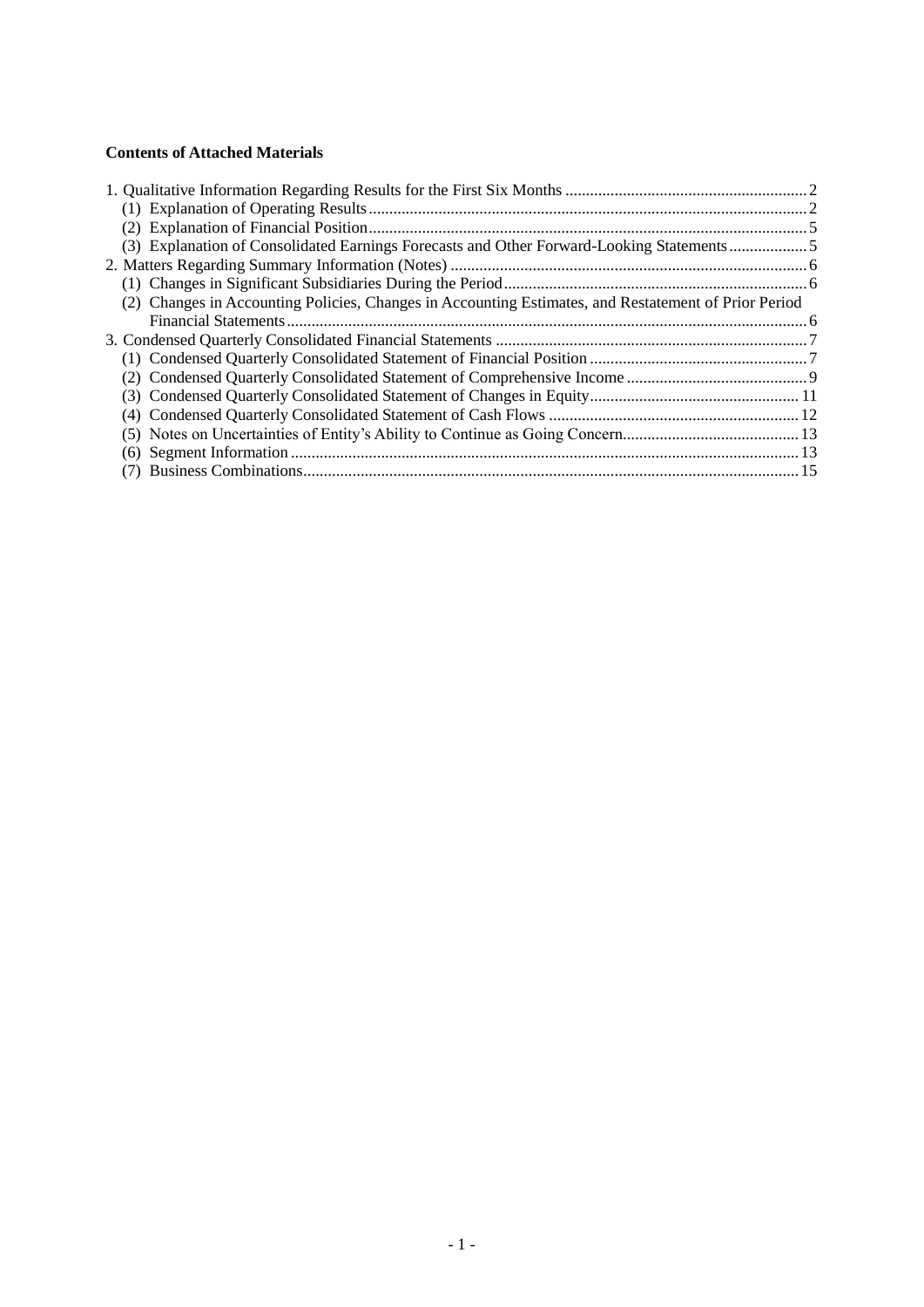# <span id="page-4-0"></span>**1. Qualitative Information Regarding Results for the First Six Months**

# <span id="page-4-1"></span>**(1) Explanation of Operating Results**

#### 1) Results of operations

During the six months ended September 30, 2014, the Japanese economy has been on a moderate recovery trend thanks to improvement of employment and income underpinned by the effects of the government economic policies and ongoing monetary easing by the Bank of Japan. Meanwhile, in personal consumption, the impact was seen through the prolonged pullback in demand in the wake of a surge ahead of the consumption tax hike in April 2014.

In the petroleum products distribution industry, although the price of crude oil, which had hovered at a high level, began falling in July, domestic petroleum product prices were trending in a high price range due to the continued weakening of the yen against the dollar. In addition, the sales volume of gasoline decreased significantly from the corresponding period a year earlier as unseasonable weather continued during the summer holiday season.

With regard to the power market, spot prices were trending steadily due to the continued shutdown of nuclear power plant operations. From August, however, demand for electricity declined affected by the unseasonable weather and the subsequent decline of average temperatures, and the spot average price was below that of the corresponding period a year earlier.

In this operating environment, the Itochu Enex Group has formulated its Fiscal 2014 Group Business Plan, "Moving 2014," and pushed ahead with the following six priority measures:

- $<$  1 > Transform the petroleum and gas business model
- $<$  2  $>$  Create new businesses to obtain new revenue sources
- $<$  3 > Further expand existing businesses through M&As
- $<$  4 > Develop business base and network for power and utility business
- $< 5$  > Develop and cultivate overseas business
- $<$  6  $>$  Upgrade "Enex DNA"

As a part of its efforts in promoting these measures, in September, the Company agreed to form a joint venture for power retailing with Oji Green Resources Co., Ltd., a subsidiary of Oji Holdings Corporation. Looking ahead to the full liberalization of the electricity retail market in 2016, we will contribute significantly to electricity power supply and demand in Japan as a new leader in the industry through an alliance with Oji Group.

As a result of the above activities, during the six months ended September 30, 2014, revenue increased 6.7% year on year to ¥478,762 million, due to a growth in revenue as a result of the new consolidation of Osaka Car Life Group Co., Ltd., which became a subsidiary of Itochu Enex in May, and an increase in revenue from the electricity and steam supply business, etc. Through the contribution of the new consolidation to profits, gross profit increased 16.2% year on year to ¥38,999 million, while profit before tax decreased 13.6% year on year to ¥5,714 million, despite an increase in gross profit, due to an increase in expenses resulting from the new consolidation, and also due to the absence of profit from sales of investments in subsidiaries and associates recorded in the corresponding period a year earlier, and other factors. Profit attributable to owners of the parent decreased 12.8% year on year to ¥2,807 million, owing to the decrease in profit before tax.

#### 2) Results of operations by segment

#### **Home-Life Division**

In the Home-Life Division, while the sales volume of LP gas decreased slightly in the first quarter from a year earlier, in the second quarter it was above that of a corresponding period a year earlier due mainly to the decline of average temperatures nationwide. Consequently, the sales volume for the six months ended September 30, 2014 was at the same level as in the corresponding period a year earlier. In the profit and loss aspect, although a certain level of profit was ensured through the gas rate adjustment system, profits decreased year on year due to compression of profit margins because of a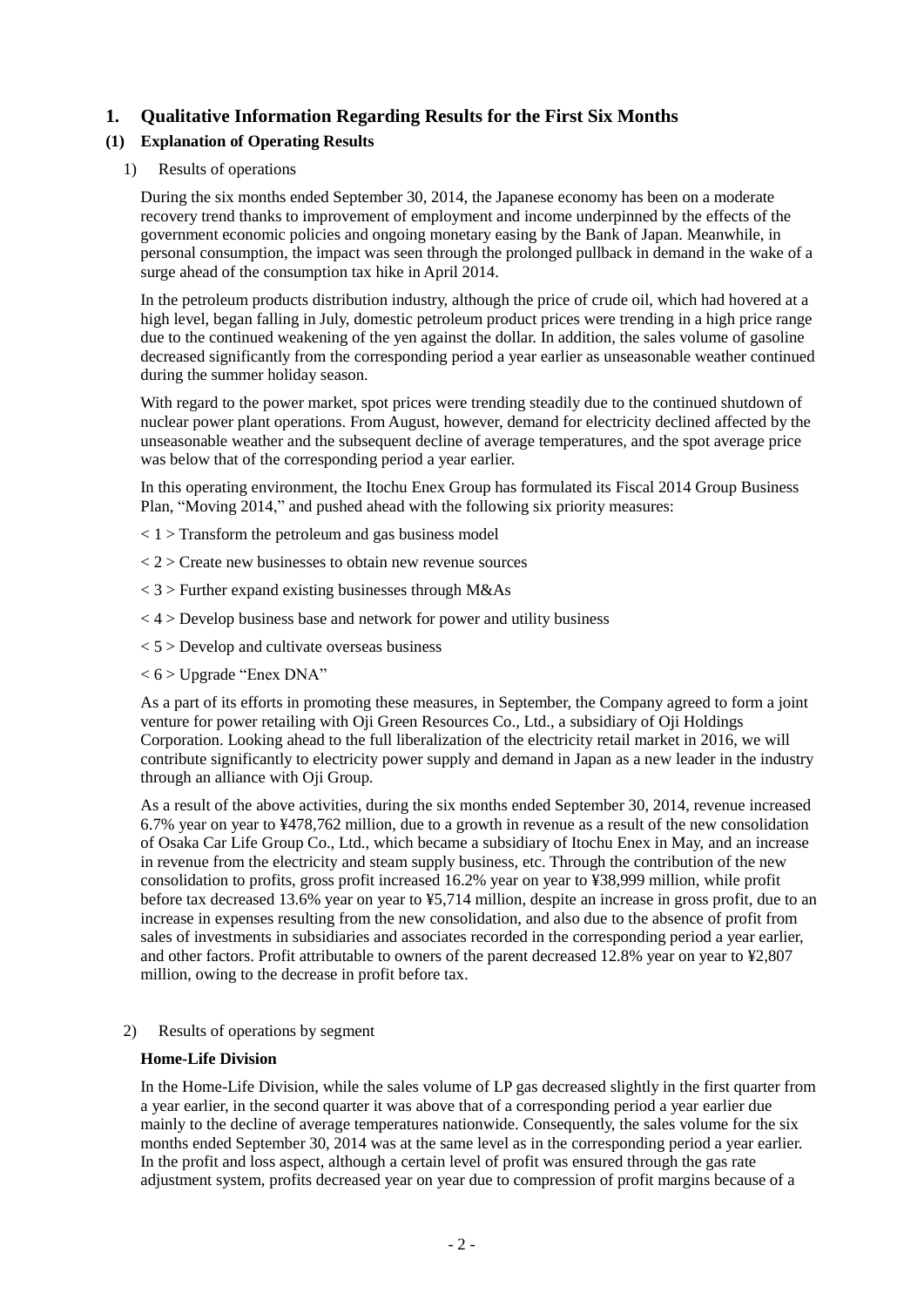relatively expensive inventory held at the beginning of the fiscal year, and other reasons.

Under such conditions, in addition to the "Smart Life" campaign launched in June aimed at promoting the sales of photovoltaic power generation systems, ENEFARM residential fuel cells, and highperformance and high-efficiency gas equipment, we launched in July the "All Japan Appliance Sales Dream Matching Campaign" at our Group sales distributors nationwide. As a company which proposes an optimal mix of home energy, we will offer Smart Life to customers to realize affluent and comfortable lifestyles, via nationwide Group companies and distributors.

Moreover, as social contribution activities, the Company has hosted the "Itadakimasu Support Manifesto for Kids," a program to teach children the importance of food culture, and the "Honoo no Chikara Support Manifesto for Kids," a program to teach children the importance of fire, at kindergarten and nursery schools across Japan. Moreover, we also conduct activities such as "Cooking Class for Parents and Children" and convey the importance of cooking with parents and children together, as well as the significance of food and diet.

As a result of these activities, revenue was ¥49,023 million (down 1.1% year on year), gross profit was ¥11,775 million (down 4.0% year on year), and profit before tax was ¥903 million (down 46.3% year on year).

### **Car-Life Division**

In the Car-Life Division, domestic demand continues to decline due to the impact of the consumption tax hike, the reluctance of consumers to purchase because of the price of petroleum products that is hovering at high levels, the popularization of fuel efficient vehicles, as well as unseasonable weather in summer when gasoline demand is usually high, and as a result the sales volume was down from a year earlier. In the aspect of profit and loss, meanwhile, despite a severe operating environment due to the decrease in the sales volume of petroleum products and the compression in the distribution margin, profit was above the corresponding period a year earlier owing to the contribution from June of Osaka Car Life Group Co., Ltd., which became a subsidiary in May.

In the retail strategy, we have continued to improve profitability of Car-Life Stations $*$ <sup>1</sup> by sharing successful examples and providing Stations with individual support meeting their needs through "ENEX ACT Program<sup>\*2</sup>," which has been developed for the purpose of strengthening competitiveness of the Car-Life Stations of the Company.

In the automobile-related business, we are focusing on strengthening the Car Life value chain so that we will build even closer relationships with customers through the life cycle of vehicles starting from sales of new cars by the Osaka Car Life Group Co., Ltd., to maintenance and repair services, automobile insurance sales, vehicle inspection, sales of used cars, etc., and create synergies with the CS business that we have cultivated.

The number of Car-Life Stations of the Itochu Enex Group as of September 30, 2014 was 2,084; a net decrease of 34 stations from the end of the previous fiscal year. During the six months ended September 30, 2014, impacted by the trend of decrease in the number of nationwide gas stations, we lost 58 stations through disaffiliation of unprofitable and decrepit stations, etc. while adding 24 newly affiliated stations.

As a result of these activities, revenue was ¥300,282 million (up 13.3% year on year), gross profit was ¥20,073 million (up 37.1% year on year), and profit before tax was ¥516 million (up 27.4% year on year).

- \*1 Car-Life Stations: Car-Life Stations are service stations providing multiple services provided by Itochu Enex.
- \*2 ENEX ACT Program: Under this program, we work closely with Car-Life Station operators to raise their competitiveness by analyzing their station operations and competitive climate, conducting group training, and engaging in other activities.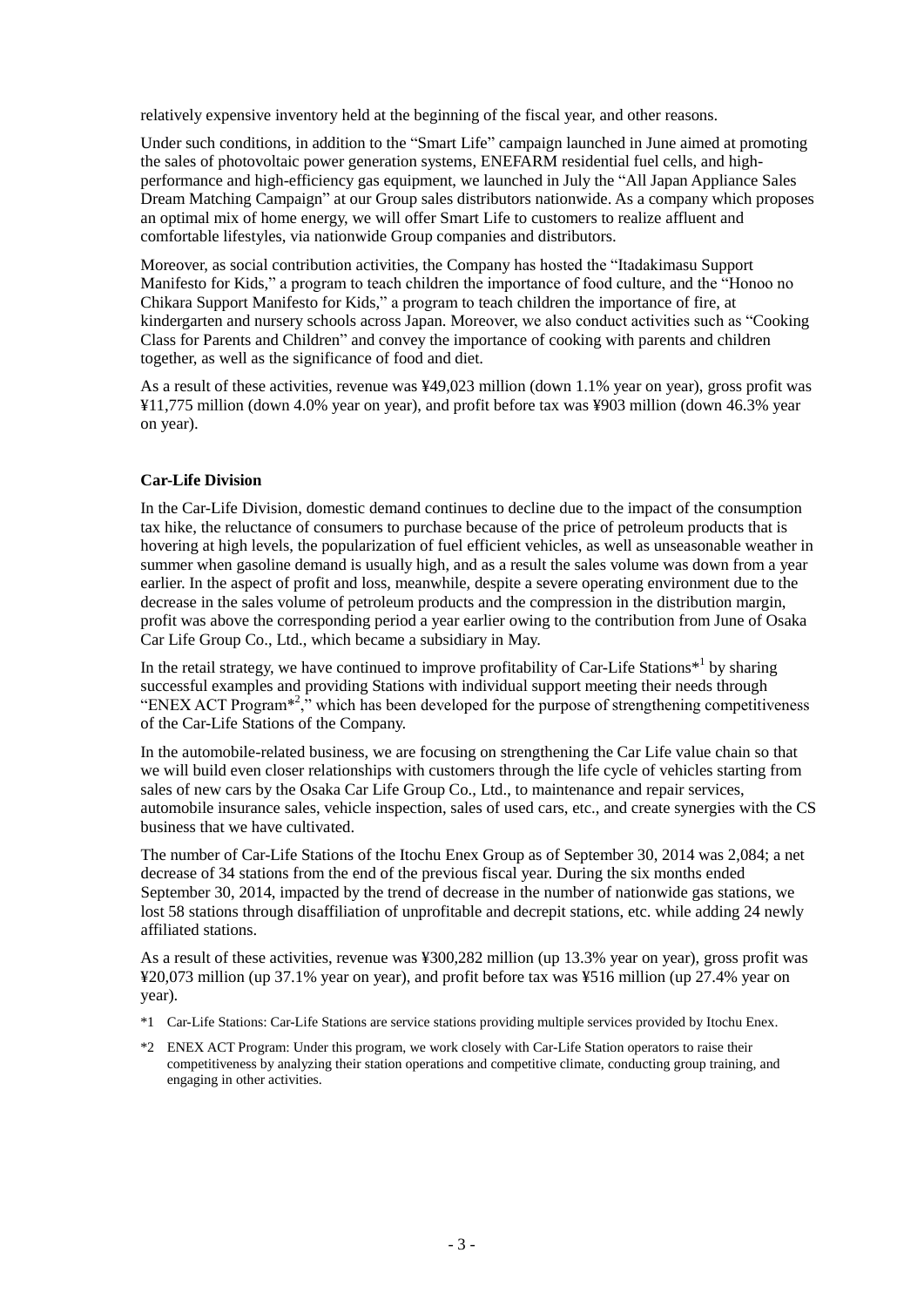### **Power & Utility Division**

In the Power & Utility Division, with the continued suspension of nuclear power plant operations, due to the impact of unseasonable weather from August, demand for electricity and heat ended up undershooting the projection.

In the electricity and steam supply business<sup>\*3</sup>, regarding the power generation area centering on JEN Holdings Co., Ltd., as a result of the start of operations of the wind power generation facilities in Tainai City of Niigata Prefecture, electricity produced by wind power increased from the corresponding period a year earlier. However, as for thermal power plants, due to the impact of the decline of the nighttime power spot market price, etc., electricity production was below the corresponding period a year earlier.

In addition, regarding the electricity sales area centering on the Company, through increasing contracts in the areas controlled by the respective power companies in Tohoku, Chubu and Kyushu, where we started business in this fiscal year, strengthening sales activities in the Tokyo, Kansai and Chugoku areas, and business expansion including new establishment of the Kansai local section, the amount of electricity sold in retail business increased from the corresponding period a year earlier, while the total amount of electricity sold under the division decreased slightly.

Profits grew significantly year on year thanks to expansion of retail sales in the electricity and steam supply business.

In the heat supply business<sup>\*4</sup>, heat sold decreased due to unseasonable weather from August and the heightened consciousness of energy conservation driven by the increase in fuel costs, and the amount of heat sold was less than that in the corresponding period a year earlier, while profits were at the same level as in the corresponding period a year earlier, due mainly to raw materials cost reductions.

In the LNG sales business, the sales volume increased year on year with an increased sales to new customers who began transacting in the previous fiscal year.

As a result of these activities, revenue was ¥17,472 million (up 6.8% year on year), gross profit was ¥3,518 million (up 5.2% year on year), and profit before tax was ¥2,522 million (down 35.7% year on year) due partly to the absence of profit from sales of investments in subsidiaries and associates recorded in the corresponding period a year earlier.

- \*3 Electricity and steam supply business: Electricity and steam supply business supplies electricity and steam generated at time of power generation.
- \*4 Heat supply business: Heat supply business supplies cold and hot water for air conditioning to multiple office buildings and other buildings from a heat source plant using pipes.

### **Energy Trade Division**

In the Energy Trade Division the impact of the drastic decline of crude oil prices was limited thanks to further weakening yen against the dollar. Meanwhile, the Division continued to face a difficult environment due to continuing stagnation of market conditions partly due to decreasing demand. Moreover, because of energy conservation efforts and heightened environmental awareness in various fields, fuel consumption is on a slowing trend and the sales volume declined from the corresponding period a year earlier

In this operating environment, in the Energy Trade Division, we are promoting development and enhancement of the distribution functions in the sales of industrial fuels and materials, which are the mainstay items of this Division. In the asphalt sales business, we have established one of the leading distribution networks in Japan centering on 11 asphalt terminals nationwide and three company-owned vessels to carry asphalt, and in the AdBlue sales business, in response to the increasing popularization of urea SCR vehicles<sup>\*5</sup>, we have established 19 AdBlue supply bases nationwide and a delivery network. In addition, for marine fuel sales for domestic operations, we have deployed nine dedicated fuel supply ships nationwide, and for the petroleum products, we have developed a system capable of swiftly responding to the daily-changing distribution environment by deploying oil storage depots and company-owned vessels for domestic operation.

We will continue working for further optimization and greater sophistication of our distribution functions by grasping the diversifying customer needs and market environment changes in Japan and abroad.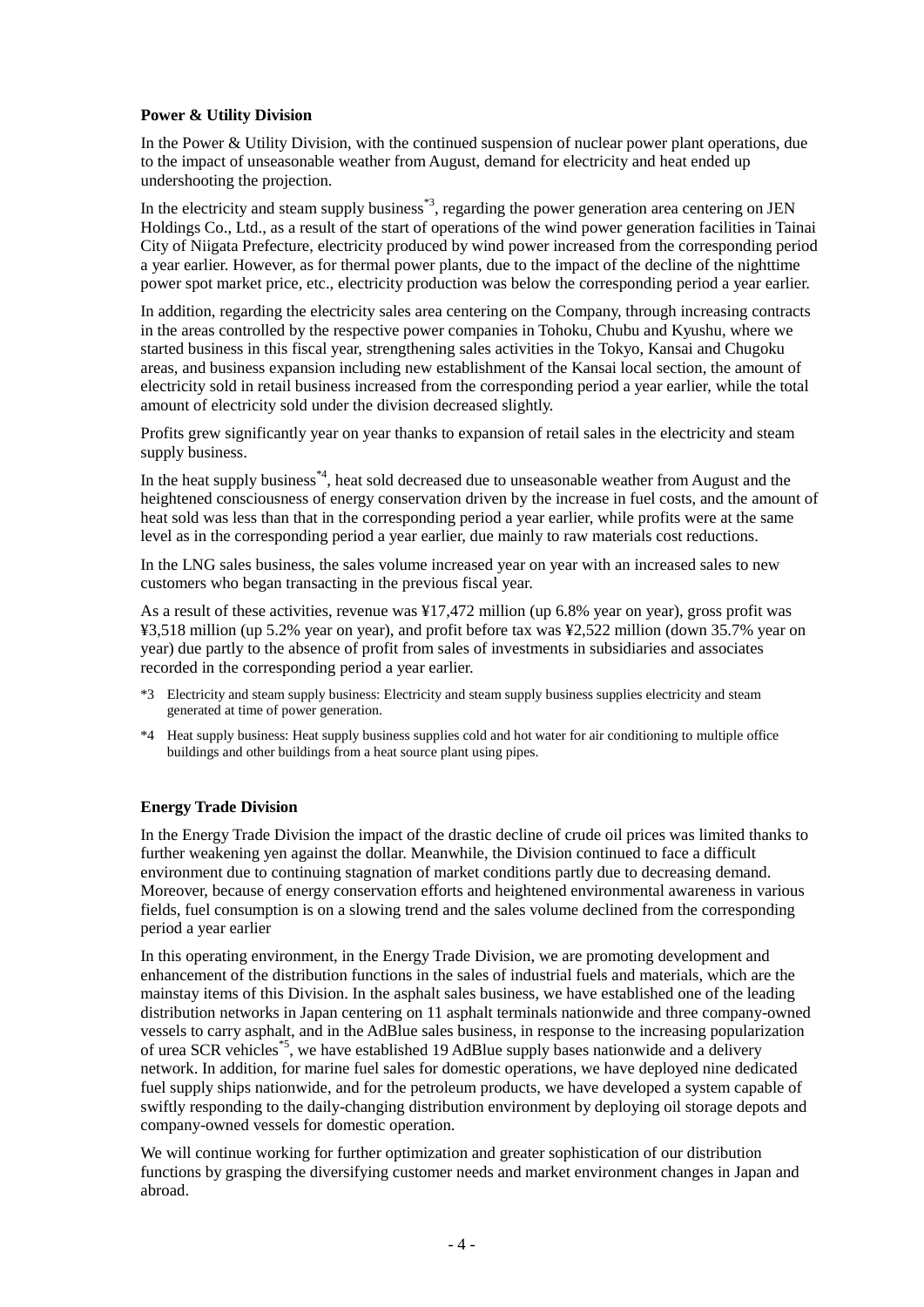As a result of these activities, revenue was ¥111,926 million (down 5.1% year on year), gross profit was ¥3,568 million (up 8.7% year on year), and profit before tax was ¥1,171 million (up 118.2% year on year).

\*5 Urea SCR vehicle: Urea SCR vehicle purifies NOx using urea solution (AdBlue) and Selective Catalytic Reduction to reduce NOx in exhaust gas from diesel engines.

### <span id="page-7-0"></span>**(2) Explanation of Financial Position**

#### **Assets, liabilities and equity**

Total assets amounted to ¥341,482 million at September 30, 2014, an increase of ¥20,450 million from March 31, 2014. Total liabilities amounted to ¥230,294 million, an increase of ¥12,825 million from March 31, 2014. Total equity amounted to ¥111,188 million, an increase of ¥7,625 million from March 31, 2014. The increases in total assets, total liabilities and total equity are all mainly due to increases resulting from the new consolidation of Osaka Car Life Group Co., Ltd. and others, in particular.

#### **Cash flows**

Cash and cash equivalents (net cash) totaled ¥16,090 million at September 30, 2014, an increase of ¥1,839 million from March 31, 2014.

#### *Cash flows from operating activities*

Operating activities earned net cash of ¥18,238 million. This was derived mainly from inflows including profit before tax of ¥5,714 million, and a decrease in funds required for trading due to seasonal factors, etc.

#### *Cash flows from investing activities*

Investing activities used net cash of ¥8,776 million. The main items were expenditures including payments for purchase of property, plant and equipment and investment property of ¥6,854 million and payments for the acquisition of Osaka Car Life Group Co., Ltd. of ¥2,202 million.

### *Cash flows from financing activities*

Financing activities used net cash of ¥7,640 million. The main items were expenditures due to decrease of interest-bearing debt of ¥6,070 million and ¥1,356 million for dividends paid.

#### <span id="page-7-1"></span>**(3) Explanation of Consolidated Earnings Forecasts and Other Forward-Looking Statements**

<span id="page-7-2"></span>Although operating performance could be affected by various factors, including crude oil prices, market conditions, changes in the weather, and the Japanese government's energy policy, we have not revised our full-year consolidated earnings forecasts announced on April 30, 2014.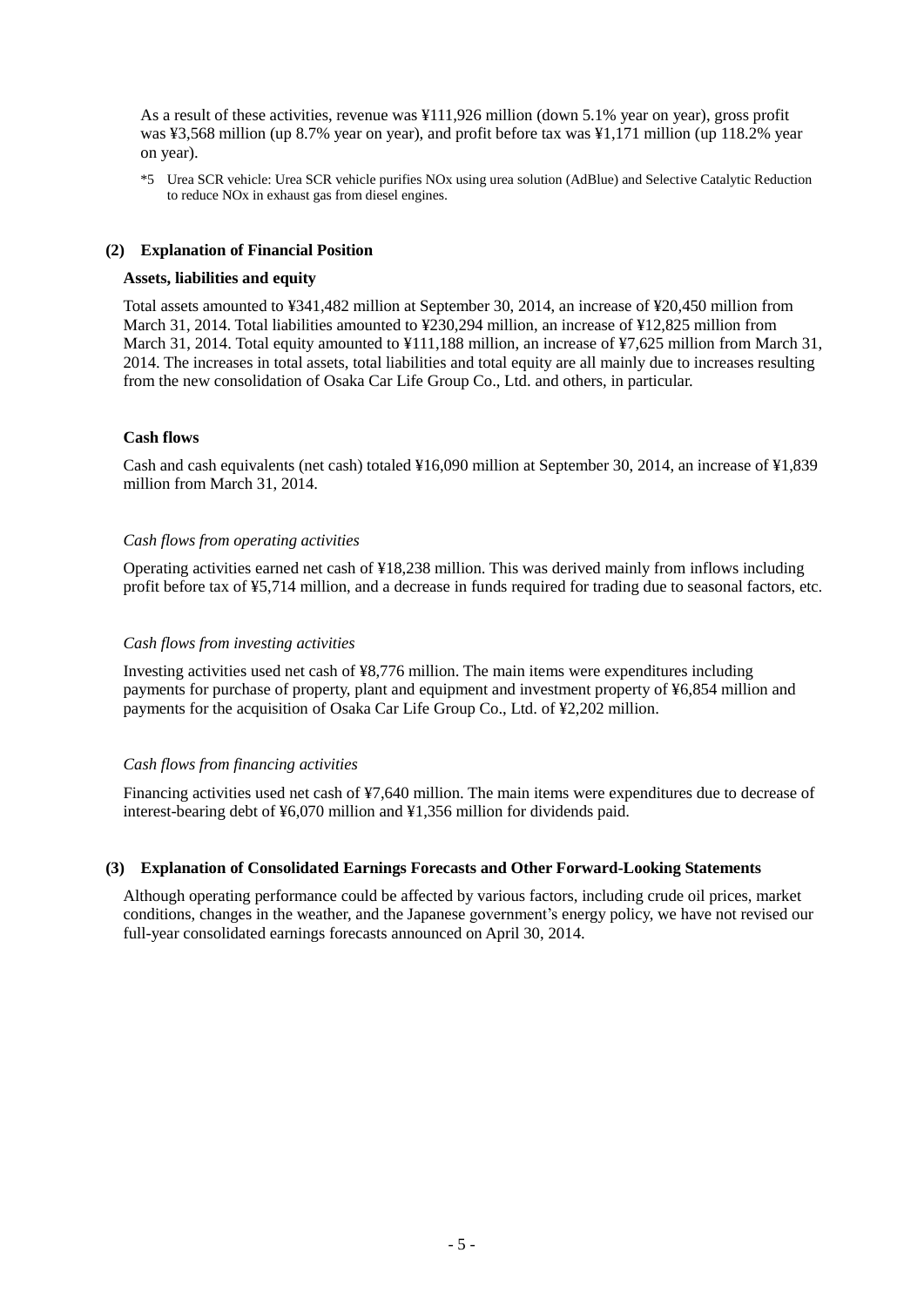# **2. Matters Regarding Summary Information (Notes)**

# <span id="page-8-0"></span>**(1) Changes in Significant Subsidiaries During the Period**

No items to report.

### <span id="page-8-1"></span>**(2) Changes in Accounting Policies, Changes in Accounting Estimates, and Restatement of Prior Period Financial Statements**

The Itochu Enex Group has applied the following Standards and Interpretations from the three months ended June 30, 2014 in accordance with the respective transitional measures.

| Standard      | Name of standard                    | Description of issuance and amendments                                                                        |
|---------------|-------------------------------------|---------------------------------------------------------------------------------------------------------------|
| <b>IAS 32</b> | Financial Instruments: Presentation | Clarification of requirements for presentation of<br>offsetting financial assets and financial<br>liabilities |
| IFRIC 21      | Levies                              | Accounting treatment for liabilities associated<br>with levies                                                |

As a result of the application of the IFRIC Interpretation 21 "Levies" as per the above, in the consolidated statement of financial position as of March 31, 2014, deferred tax assets increased by ¥308 million, other current financial liabilities increased by ¥865 million, retained earnings decreased by ¥507 million, and non-controlling interests decreased by ¥50 million.

In addition, in the condensed quarterly consolidated statement of financial position as of September 30, 2014, other current assets decreased by ¥383 million, deferred tax assets increased by ¥136 million, retained earnings decreased by ¥230 million, and non-controlling interests decreased by ¥17 million.

In the condensed quarterly consolidated statement of comprehensive income for the six months ended September 30, 2013 and for the six months ended September 30, 2014, cost of sales decreased by ¥138 million and ¥189 million, respectively, and selling, general and administrative expense decreased by ¥302 million, and ¥293 million, respectively.

No other significant impact on the Itochu Enex Group exists from the application of the Standards and Interpretations.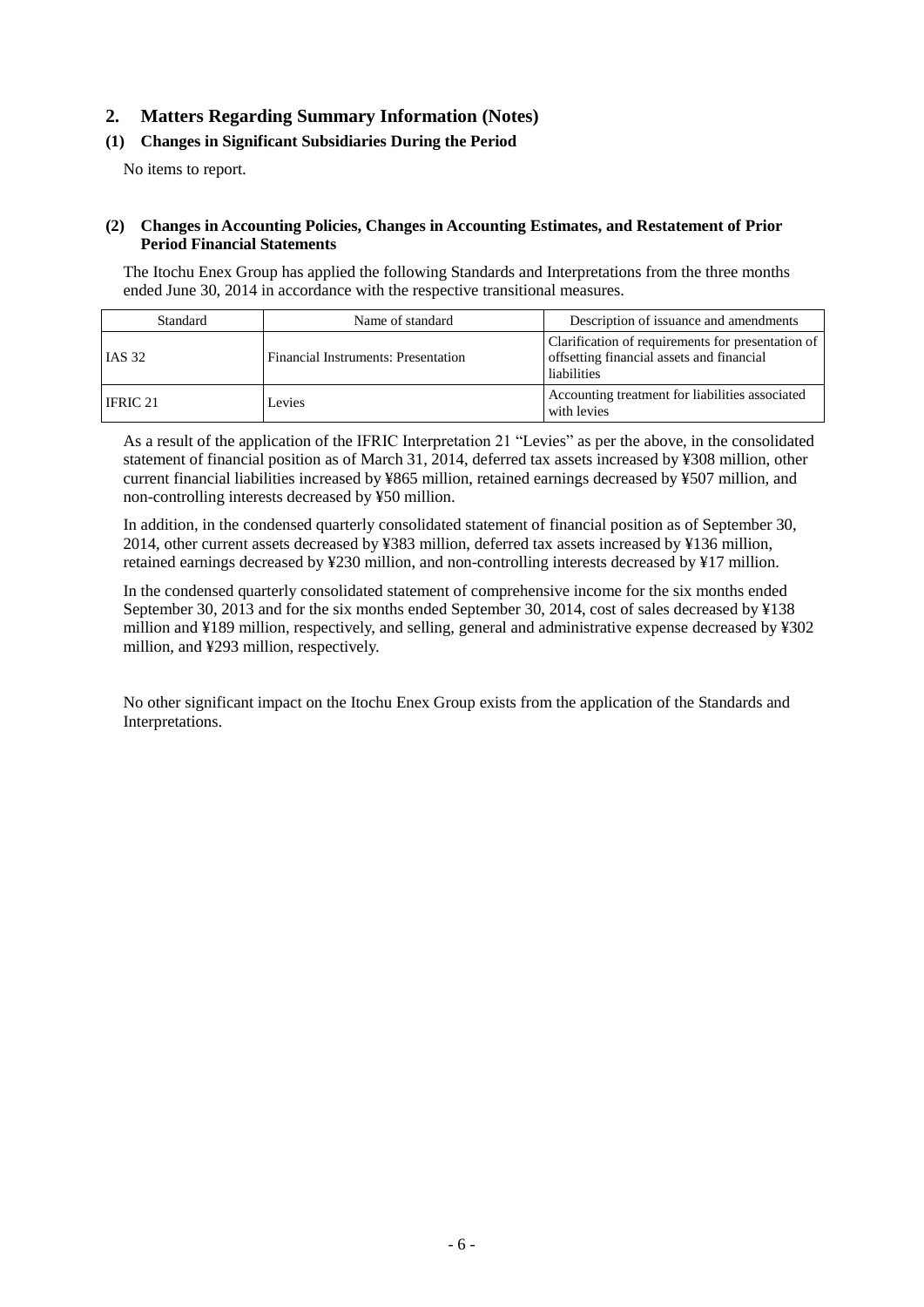# <span id="page-9-0"></span>**3. Condensed Quarterly Consolidated Financial Statements**

# <span id="page-9-1"></span>**(1) Condensed Quarterly Consolidated Statement of Financial Position**

|                                                     |                | (Millions of yen)  |
|-----------------------------------------------------|----------------|--------------------|
|                                                     | As of          | As of              |
|                                                     | March 31, 2014 | September 30, 2014 |
| <b>ASSETS</b>                                       |                |                    |
| <b>Current</b> assets                               |                |                    |
| Cash and cash equivalents                           | 14,251         | 16,090             |
| Trade receivables                                   | 140,289        | 115,909            |
| Other current financial assets                      | 11,213         | 13,039             |
| Inventories                                         | 18,655         | 25,623             |
| Trade advances paid                                 | 2,108          | 1,743              |
| Other current assets                                | 1,677          | 2,006              |
| Total current assets                                | 188,193        | 174,410            |
| Non-current assets                                  |                |                    |
| Investments accounted for by the equity method      | 5,927          | 5,720              |
| Other investments                                   | 7,349          | 8,272              |
| Non-current financial assets other than investments | 10,598         | 10,798             |
| Property, plant and equipment                       | 66,988         | 87,571             |
| Investment property                                 | 14,236         | 15,212             |
| Goodwill                                            | 229            | 229                |
| Intangible assets                                   | 10,280         | 23,612             |
| Deferred tax assets                                 | 15,470         | 13,895             |
| Other non-current assets                            | 1,762          | 1,763              |
| Total non-current assets                            | 132,839        | 167,072            |
| Total assets                                        | 321,032        | 341,482            |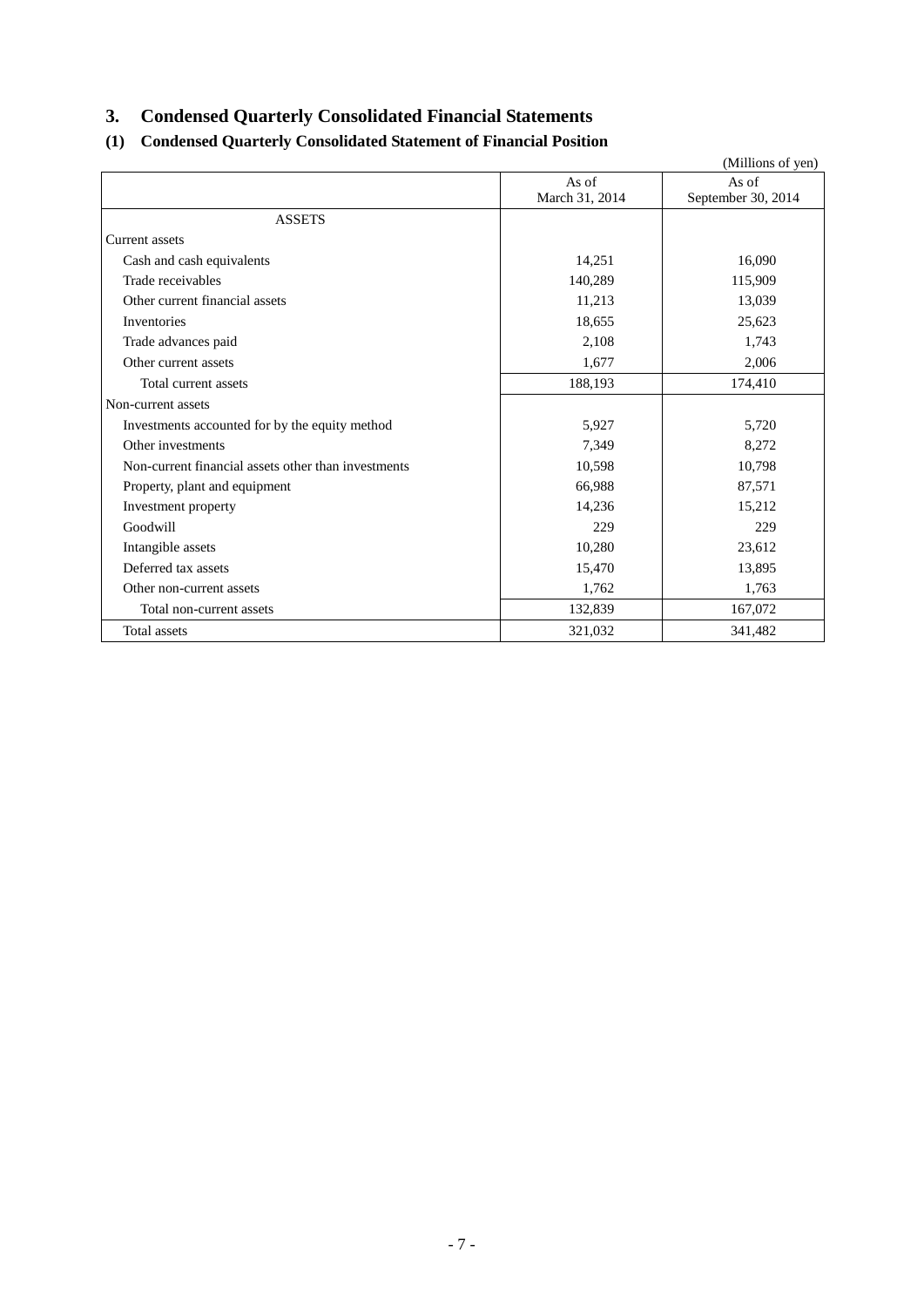|                                                   |                | (Millions of yen)  |
|---------------------------------------------------|----------------|--------------------|
|                                                   | As of          | As of              |
|                                                   | March 31, 2014 | September 30, 2014 |
| <b>LIABILITIES AND EQUITY</b>                     |                |                    |
| Current liabilities                               |                |                    |
| Short-term bonds and borrowings                   | 11,499         | 17,666             |
| Trade payables                                    | 125,655        | 118,351            |
| Other current financial liabilities               | 5,891          | 11,068             |
| Income taxes payable                              | 4,021          | 1,811              |
| Advances from customers                           | 5,648          | 6,398              |
| Other current liabilities                         | 6,487          | 9,610              |
| Total current liabilities                         | 159,201        | 164,904            |
| Non-current liabilities                           |                |                    |
| Non-current bonds and borrowings                  | 27,099         | 24,389             |
| Other non-current financial liabilities           | 17,660         | 23,524             |
| Non-current liabilities for employee benefits     | 7,042          | 10,075             |
| Deferred tax liabilities                          | 2,409          | 1,993              |
| Provisions                                        | 3,372          | 4,821              |
| Other non-current liabilities                     | 686            | 588                |
| Total non-current liabilities                     | 58,268         | 65,390             |
| <b>Total liabilities</b>                          | 217,469        | 230,294            |
| Equity                                            |                |                    |
| Common stock                                      | 19,878         | 19,878             |
| Capital surplus                                   | 18,737         | 18,737             |
| Retained earnings                                 | 59,377         | 60,828             |
| Other components of equity                        | (2,098)        | (1,876)            |
| Treasury stock                                    | (1,750)        | (1,751)            |
| Total equity attributable to owners of the parent | 94,144         | 95,816             |
| Non-controlling interests                         | 9,419          | 15,372             |
| Total equity                                      | 103,563        | 111,188            |
| Total liabilities and equity                      | 321,032        | 341,482            |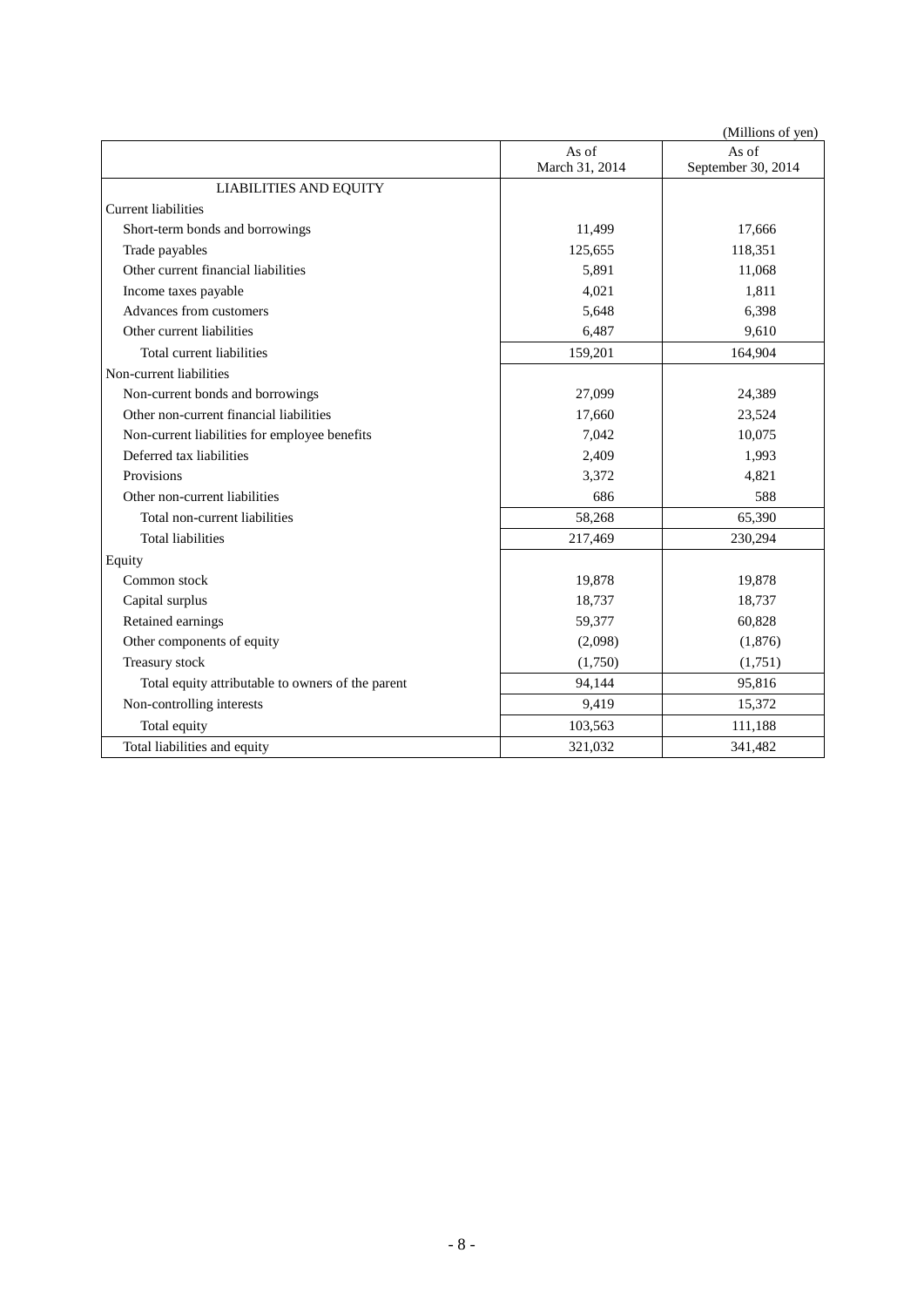# <span id="page-11-0"></span>**(2) Condensed Quarterly Consolidated Statement of Comprehensive Income**

|                                                                             |                                        | (Millions of yen)                      |
|-----------------------------------------------------------------------------|----------------------------------------|----------------------------------------|
|                                                                             | Six months ended<br>September 30, 2013 | Six months ended<br>September 30, 2014 |
| Revenue                                                                     | 448,898                                | 478,762                                |
| Cost of sales                                                               | (415, 333)                             | (439,763)                              |
| Gross profit                                                                | 33,565                                 | 38,999                                 |
| Other expense                                                               |                                        |                                        |
| Selling, general and administrative expense                                 | (27,958)                               | (33, 133)                              |
| Loss from tangible assets, intangible assets and goodwill                   | (848)                                  | (308)                                  |
| Other $-$ net                                                               | 24                                     | 414                                    |
| Total other expense                                                         | (28, 782)                              | (33,027)                               |
| Profit from operating activities                                            | 4,783                                  | 5,972                                  |
| Financial income and costs                                                  |                                        |                                        |
| Interest income                                                             | 3                                      | 27                                     |
| Dividends received                                                          | 218                                    | 211                                    |
| Interest expense                                                            | (356)                                  | (419)                                  |
| Other financial income and costs – net                                      | $\Omega$                               | 9                                      |
| Total financial income and costs                                            | (135)                                  | (172)                                  |
| Share of profit (loss) of investments accounted for by the equity<br>method | 71                                     | (79)                                   |
| Profit from sales of investments in subsidiaries and associates             | 1,897                                  | (7)                                    |
| Profit before tax                                                           | 6,616                                  | 5,714                                  |
| Income tax expense                                                          | (2,856)                                | (2,289)                                |
| Profit                                                                      | 3,760                                  | 3,425                                  |
| Profit attributable to owners of the parent                                 | 3,220                                  | 2,807                                  |
| Profit attributable to non-controlling interests                            | 540                                    | 618                                    |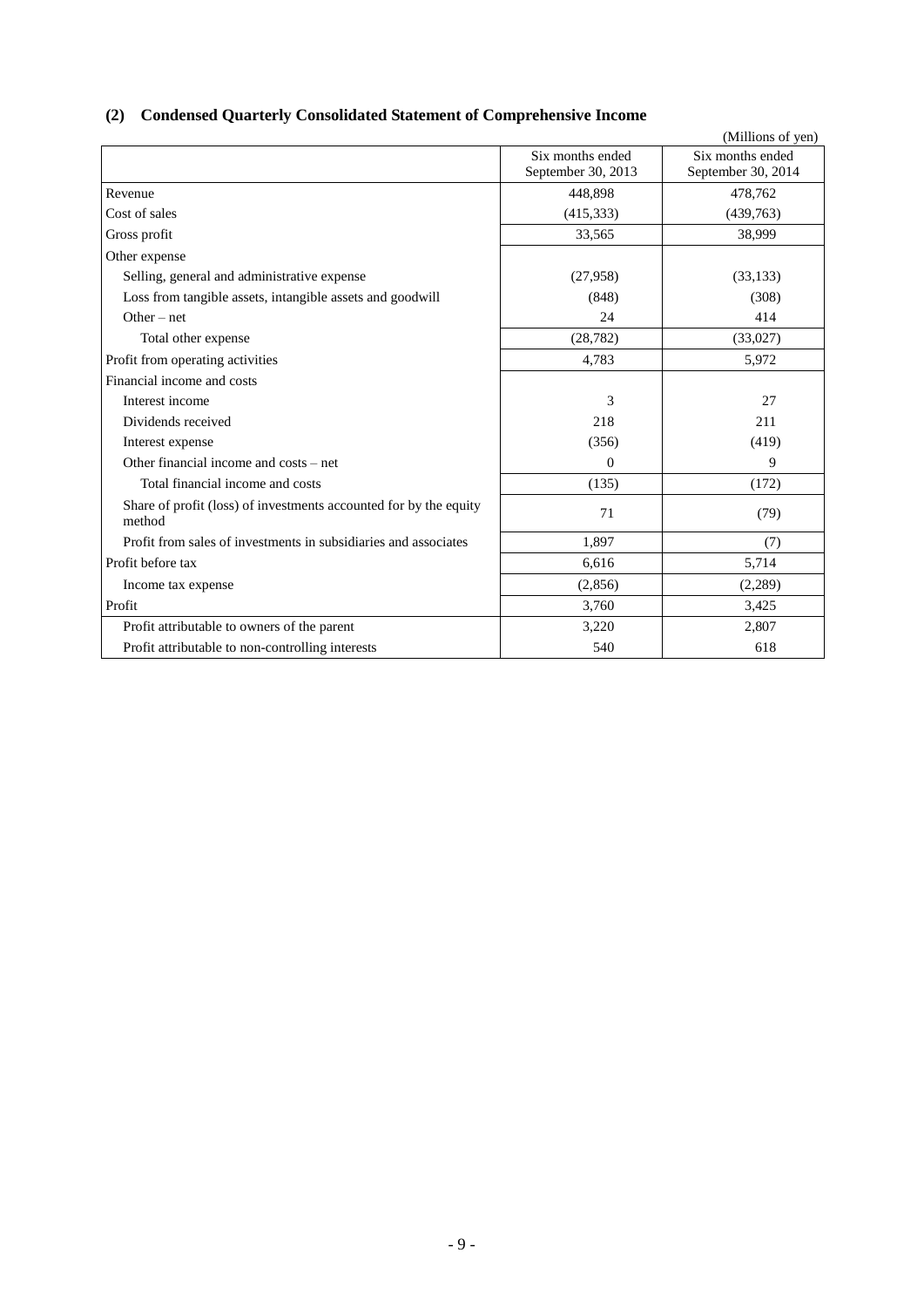|                                                                                |                                        | (Millions of yen)                      |
|--------------------------------------------------------------------------------|----------------------------------------|----------------------------------------|
|                                                                                | Six months ended<br>September 30, 2013 | Six months ended<br>September 30, 2014 |
| Other comprehensive income (net of tax effect)                                 |                                        |                                        |
| Items that will not be reclassified to profit or loss                          |                                        |                                        |
| <b>FVTOCI</b> financial assets                                                 | 337                                    | 452                                    |
| Other comprehensive income in associates accounted for by the<br>equity method | $\Omega$                               | $\mathbf{0}$                           |
| Items that may be reclassified to profit or loss                               |                                        |                                        |
| Exchange differences on translating foreign operations                         | (5)                                    | (15)                                   |
| Cash flow hedges                                                               | (110)                                  | (246)                                  |
| Other comprehensive income in associates accounted for by the<br>equity method | 14                                     | 31                                     |
| Total other comprehensive income (net of tax effect)                           | 236                                    | 222                                    |
| Comprehensive income                                                           | 3,996                                  | 3,647                                  |
| Comprehensive income attributable to owners of the parent                      | 3,456                                  | 3,029                                  |
| Comprehensive income attributable to non-controlling interests                 | 540                                    | 618                                    |

|                                                           |       | 'Yen) |
|-----------------------------------------------------------|-------|-------|
| Earnings per share (attributable to owners of the parent) |       |       |
| Basic                                                     | 28.50 | 24.84 |
| Diluted                                                   |       |       |

|                            |     | (Millions of ven) |
|----------------------------|-----|-------------------|
| Total trading transactions | 691 | 696,637           |

(Note) Total trading transactions are presented in accordance with the Japanese accounting practices and represent the total amounts of transactions that the Company and its consolidated subsidiaries conducted as a party in contracts and for which they acted as an agent. This item is voluntarily disclosed by the Company for investors' convenience and is not required to be disclosed under International Financial Reporting Standards ("IFRSs").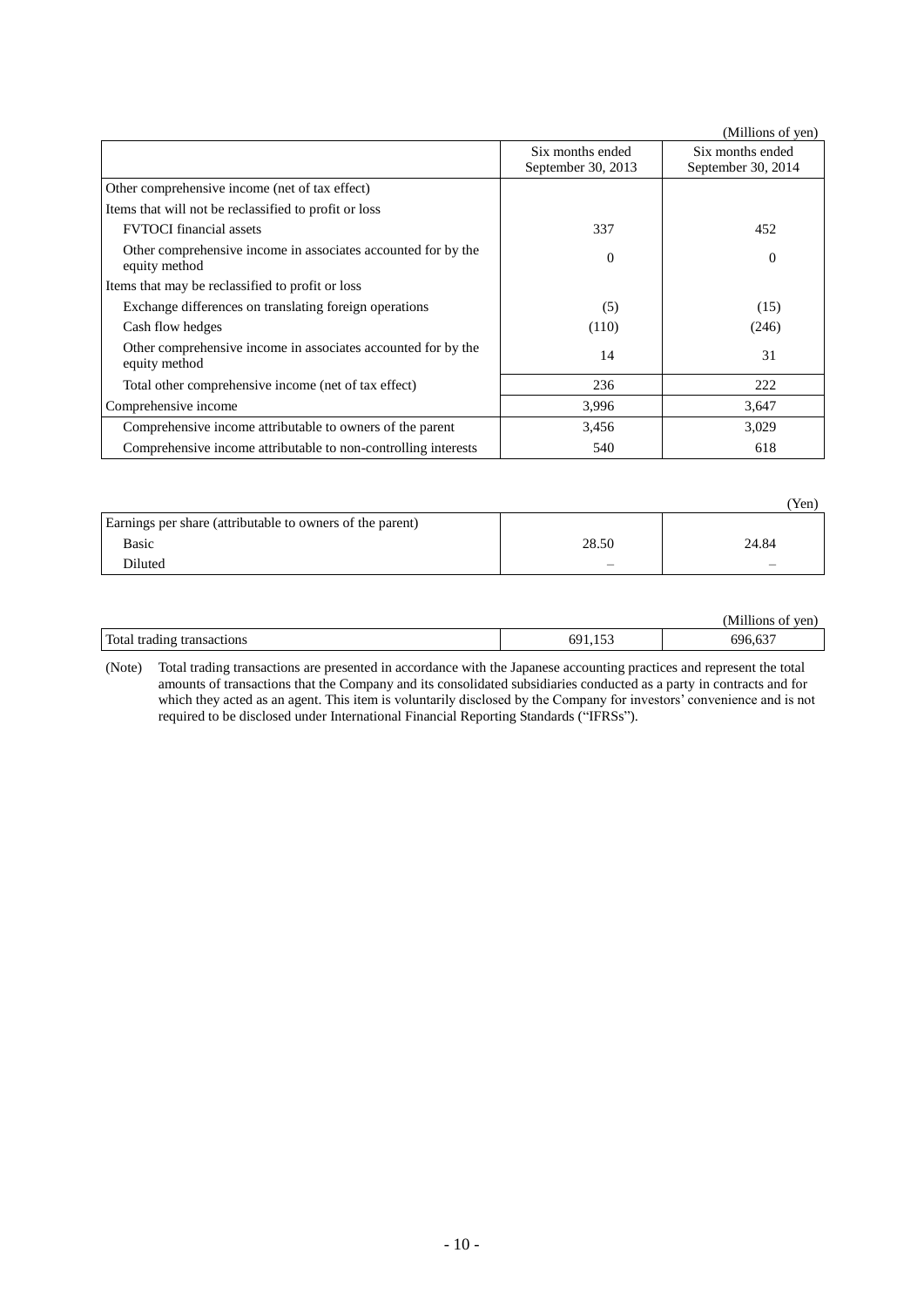<span id="page-13-0"></span>

|  |  | (3) Condensed Quarterly Consolidated Statement of Changes in Equity |  |
|--|--|---------------------------------------------------------------------|--|
|--|--|---------------------------------------------------------------------|--|

|                                                                                  |                                        | (Millions of yen)                      |
|----------------------------------------------------------------------------------|----------------------------------------|----------------------------------------|
|                                                                                  | Six months ended<br>September 30, 2013 | Six months ended<br>September 30, 2014 |
| Equity                                                                           |                                        |                                        |
| Common stock                                                                     |                                        |                                        |
| Balance at the beginning of the period                                           | 19,878                                 | 19,878                                 |
| Balance at the end of the period                                                 | 19,878                                 | 19,878                                 |
| Capital surplus                                                                  |                                        |                                        |
| Balance at the beginning the period                                              | 18,737                                 | 18,737                                 |
| Balance at the end of the period                                                 | 18.737                                 | 18,737                                 |
| Retained earnings                                                                |                                        |                                        |
| Balance at the beginning of the period                                           | 53,575                                 | 59,377                                 |
| Profit attributable to owners of the parent                                      | 3,220                                  | 2,807                                  |
| Transfer from other components of equity                                         | 80                                     | $\Omega$                               |
| Dividends paid to owners of the parent                                           | (904)                                  | (1, 356)                               |
| Balance at the end of the period                                                 | 55,971                                 | 60,828                                 |
| Other components of equity                                                       |                                        |                                        |
| Balance at the beginning of the period                                           | (1,527)                                | (2,098)                                |
| Other comprehensive income attributable to owners of the<br>parent               | 236                                    | 222                                    |
| Transfer to retained earnings                                                    | (80)                                   | (0)                                    |
| Balance at the end of the period                                                 | (1,372)                                | (1,876)                                |
| Treasury stock                                                                   |                                        |                                        |
| Balance at the beginning of the period                                           | (1,750)                                | (1,750)                                |
| Purchase and disposal of treasury stock                                          | (0)                                    | (1)                                    |
| Balance at the end of the period                                                 | (1,750)                                | (1,751)                                |
| Total equity attributable to owners of the parent                                | 91,464                                 | 95,816                                 |
| Non-controlling interests                                                        |                                        |                                        |
| Balance at the beginning of the period                                           | 8,175                                  | 9,419                                  |
| Profit attributable to non-controlling interests                                 | 540                                    | 618                                    |
| Other comprehensive income attributable to non-controlling<br>interests          | $\theta$                               | (0)                                    |
| Dividends paid to non-controlling interests                                      | (175)                                  | (215)                                  |
| Changes due to additional acquisitions and sales of interests in<br>subsidiaries | 500                                    | 5,550                                  |
| Balance at the end of the period                                                 | 9,040                                  | 15,372                                 |
| Total equity                                                                     | 100,504                                | 111,188                                |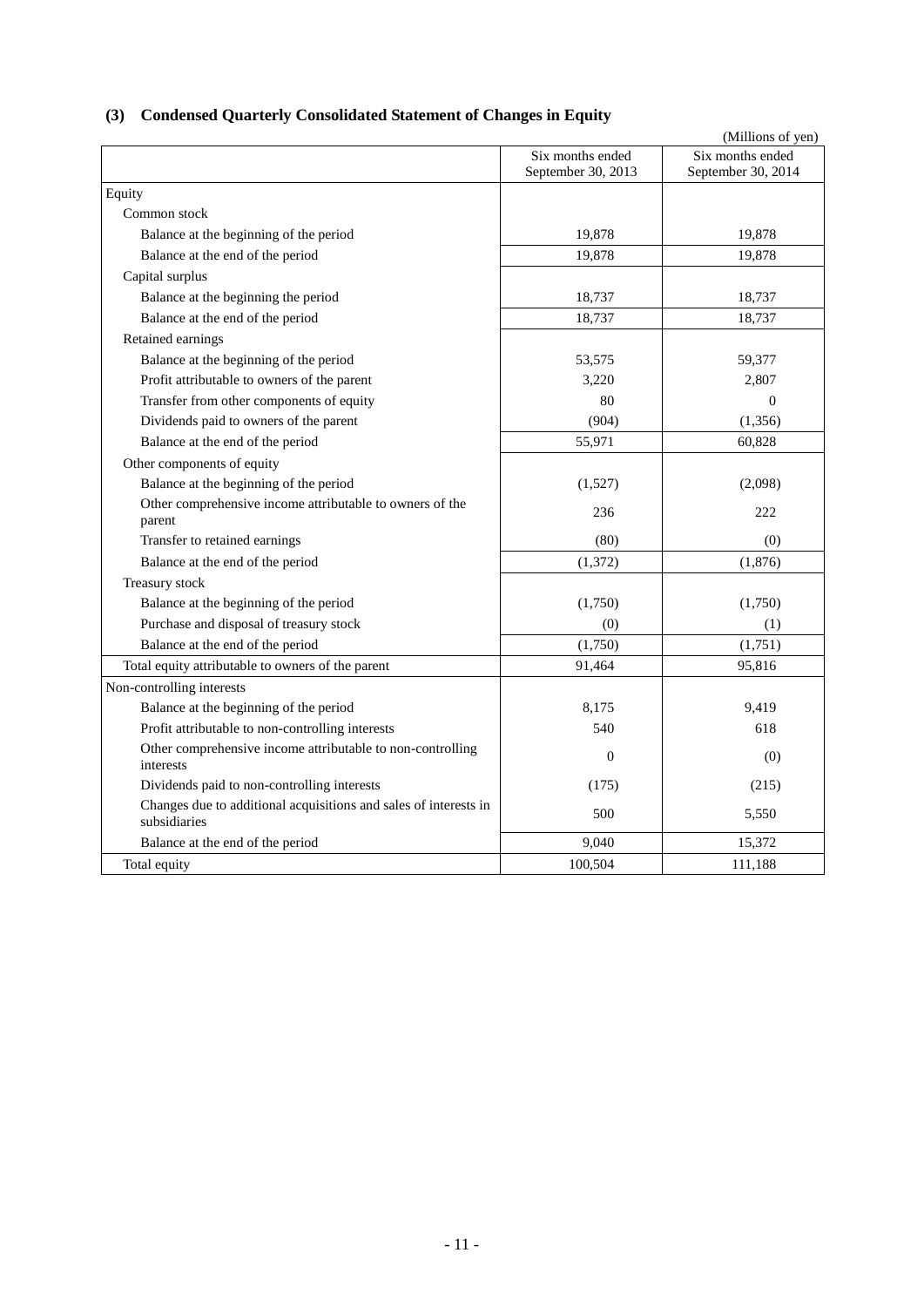# <span id="page-14-0"></span>**(4) Condensed Quarterly Consolidated Statement of Cash Flows**

|                                                                                   |                                        | (Millions of yen)                      |
|-----------------------------------------------------------------------------------|----------------------------------------|----------------------------------------|
|                                                                                   | Six months ended<br>September 30, 2013 | Six months ended<br>September 30, 2014 |
| Cash flows from operating activities                                              |                                        |                                        |
| Profit before tax                                                                 | 6,616                                  | 5,714                                  |
| Depreciation and amortization                                                     | 5,409                                  | 5,072                                  |
| Loss from tangible assets, intangible assets and goodwill                         | 848                                    | 308                                    |
| Financial income and costs                                                        | 135                                    | 172                                    |
| Share of loss (profit) of investments accounted for by the equity<br>method       | (71)                                   | 79                                     |
| Loss (profit) from sales of investments in subsidiaries and<br>associates         | (1,897)                                | 7                                      |
| Decrease in trade receivables                                                     | 23,168                                 | 26,266                                 |
| Decrease (increase) in inventories                                                | (3,784)                                | 2,674                                  |
| Decrease in trade payables                                                        | (15,986)                               | (17, 499)                              |
| Other $-$ net                                                                     | 1,371                                  | 292                                    |
| Interest and dividends received                                                   | 395                                    | 464                                    |
| Interest expense                                                                  | (289)                                  | (384)                                  |
| Income taxes paid                                                                 | (3,751)                                | (4,927)                                |
| Net cash flows provided by operating activities                                   | 12,164                                 | 18,238                                 |
| Cash flows from investing activities                                              |                                        |                                        |
| Purchase of investments accounted for by the equity method                        | (0)                                    | (83)                                   |
| Proceeds from sales of investments accounted for by the equity<br>method          | 2,397                                  | 2                                      |
| Purchase of investments                                                           | (988)                                  | (1)                                    |
| Proceeds from sales of investments                                                | 1,598                                  | 914                                    |
| Acquisition of subsidiaries, net of cash acquired                                 | (1,425)                                | (2,202)                                |
| Payment for loans receivable                                                      | (473)                                  | (836)                                  |
| Collection of loans receivable                                                    | 213                                    | 1,050                                  |
| Payments for purchase of property, plant and equipment and<br>investment property | (7,648)                                | (6,854)                                |
| Proceeds from sales of property, plant and equipment and<br>investment property   | 275                                    | 424                                    |
| Purchase of intangible assets                                                     | (678)                                  | (1,305)                                |
| Proceeds from sales of intangible assets                                          | 65                                     | 54                                     |
| Other – net                                                                       |                                        | 61                                     |
| Net cash flows used in investing activities                                       | (6,664)                                | (8,776)                                |
| Cash flows from financing activities                                              |                                        |                                        |
| Proceeds from bonds and borrowings                                                | 900                                    | 2,440                                  |
| Repayments of bonds and borrowings                                                | (6, 413)                               | (2,376)                                |
| Net decrease in short-term borrowings                                             | (227)                                  | (6, 134)                               |
| Dividends paid to owners of the parent                                            | (904)                                  | (1,356)                                |
| Dividends paid to non-controlling interests                                       | (175)                                  | (215)                                  |
| $Other-net$                                                                       | (0)                                    | 1                                      |
| Net cash flows used in financing activities                                       | (6, 819)                               | (7,640)                                |
| Net increase (decrease) in cash and cash equivalents                              | (1,319)                                | 1,822                                  |
| Cash and cash equivalents at the beginning the period                             | 18,062                                 | 14,251                                 |
| Effect of exchange rate changes on cash and cash equivalents                      | 50                                     | 17                                     |
| Cash and cash equivalents at the end of the period                                | 16,793                                 | 16,090                                 |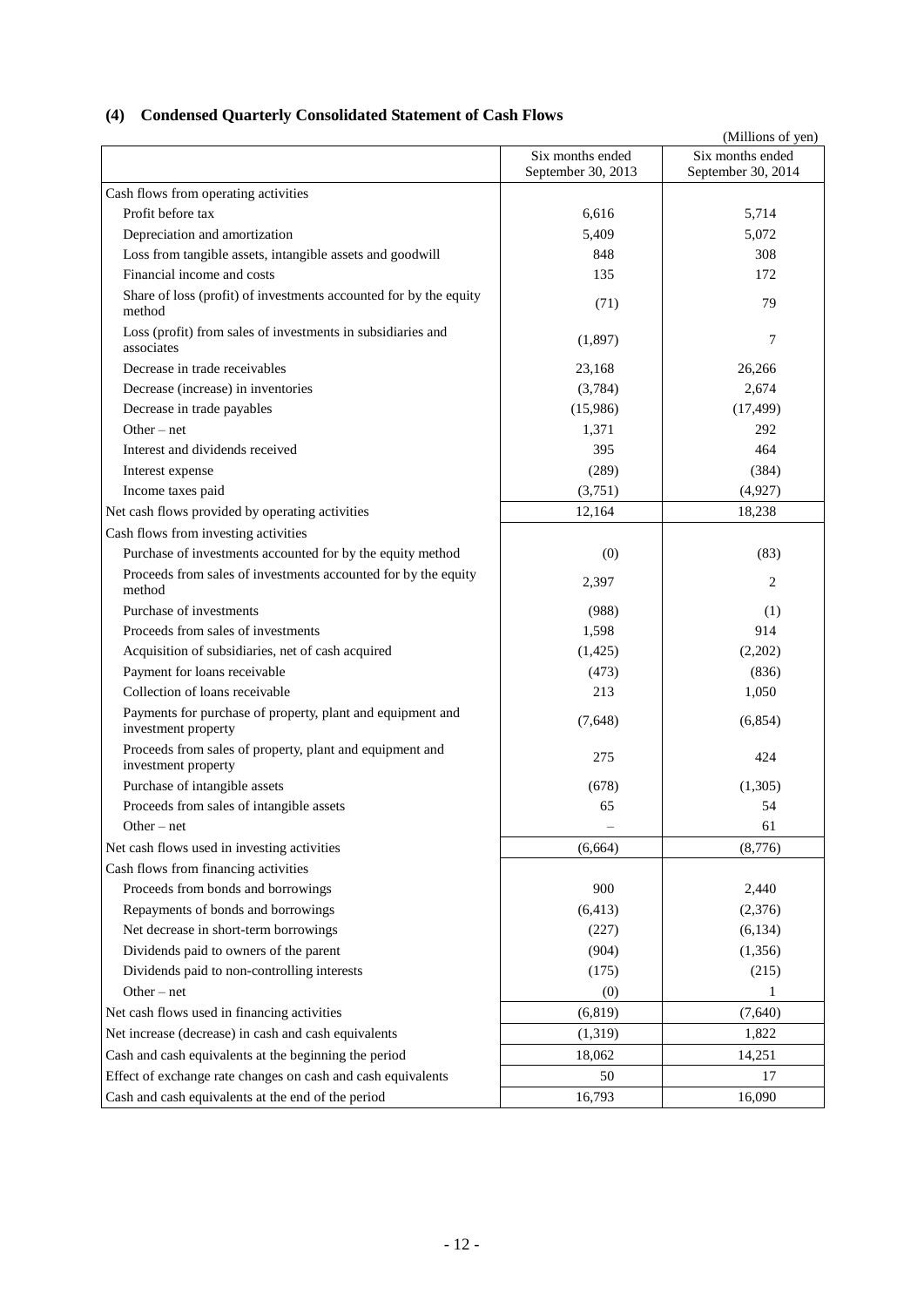### <span id="page-15-0"></span>**(5) Notes on Uncertainties of Entity's Ability to Continue as Going Concern**

For the six months ended September 30, 2014

No items to report.

#### <span id="page-15-1"></span>**(6) Segment Information**

For the six months ended September 30, 2013

|                                    |           |                    |                      |                 |         |       |         |                          | (Millions of yen) |
|------------------------------------|-----------|--------------------|----------------------|-----------------|---------|-------|---------|--------------------------|-------------------|
|                                    |           | Reportable segment |                      |                 |         |       |         |                          |                   |
|                                    | Home-Life | Car-Life           | Power $&$<br>Utility | Energy<br>Trade | Total   | Other | Total   | Adjustment               | Consolidat-<br>ed |
| Revenue                            |           |                    |                      |                 |         |       |         |                          |                   |
| Revenue from<br>external customers | 49,562    | 265,009            | 16,364               | 117,930         | 448,865 | 33    | 448,898 | $\overline{\phantom{0}}$ | 448,898           |
| Intersegment<br>revenue            | 335       | 4,664              |                      | 199             | 5,198   | 53    | 5,251   | (5,251)                  |                   |
| Total revenue                      | 49,897    | 269,673            | 16,364               | 118,129         | 454,063 | 86    | 454,149 | (5,251)                  | 448,898           |
| Gross profit                       | 12,271    | 14,638             | 3,343                | 3,281           | 33,533  | 32    | 33,565  | $\qquad \qquad$          | 33,565            |
| Segment profit                     | 1,732     | 406                | 3,921                | 537             | 6,596   | 27    | 6,623   | (7)                      | 6,616             |
| Other items                        |           |                    |                      |                 |         |       |         |                          |                   |
| Segment assets                     | 56,237    | 93,818             | 39,993               | 86,240          | 276,288 | 766   | 277,054 | 19,875                   | 296,929           |
| Total trading<br>transactions      | 51,764    | 284,931            | 17,908               | 336,147         | 690,750 | 403   | 691,153 |                          | 691,153           |

(Note) Intersegment transactions have been conducted at ordinary transaction prices.

Segment profit was adjusted based on profit before tax in the condensed quarterly consolidated statement of comprehensive income.

The adjustment of negative ¥7 million to segment profit represents corporate profit (loss) not allocated to reportable segments.

Total trading transactions are an item voluntarily disclosed by the Company and represent the amount of sales in accordance with Japanese accounting practices.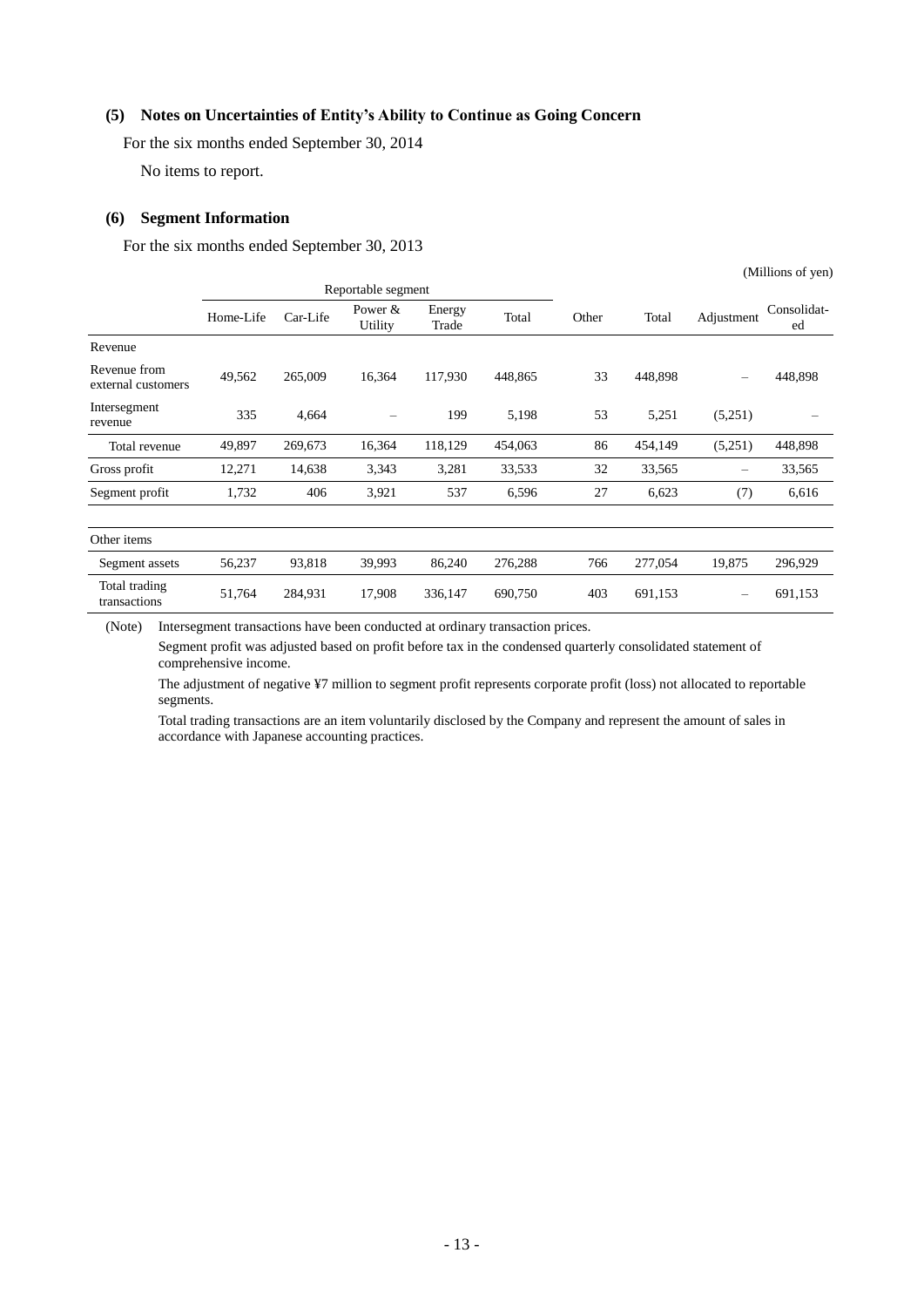#### For the six months ended September 30, 2014

|                                    | Home-Life | Car-Life | Power $&$<br>Utility | Energy<br>Trade | Total   | Other | Total   | Adjustment | Consolidat-<br>ed |
|------------------------------------|-----------|----------|----------------------|-----------------|---------|-------|---------|------------|-------------------|
| Revenue                            |           |          |                      |                 |         |       |         |            |                   |
| Revenue from<br>external customers | 49,023    | 300,282  | 17,472               | 111,926         | 478,703 | 59    | 478,762 |            | 478,762           |
| Intersegment<br>revenue            | 438       | 717      |                      | 334             | 1,489   | 119   | 1,608   | (1,608)    |                   |
| Total revenue                      | 49,461    | 300,999  | 17,472               | 112,260         | 480,192 | 178   | 480,370 | (1,608)    | 478,762           |
| Gross profit                       | 11,775    | 20,073   | 3,518                | 3,568           | 38,934  | 65    | 38,999  |            | 38,999            |
| Segment profit<br>$(\text{loss})$  | 930       | 516      | 2,522                | 1,171           | 5,139   | 8     | 5,147   | 567        | 5,714             |
|                                    |           |          |                      |                 |         |       |         |            |                   |
| Other items                        |           |          |                      |                 |         |       |         |            |                   |
| Segment assets                     | 57,928    | 141,924  | 49,859               | 79,177          | 328,888 | 593   | 329,481 | 12,001     | 341,482           |
| Total trading<br>transactions      | 51,483    | 319,139  | 19,287               | 306,656         | 696,565 | 72    | 696,637 |            | 696,637           |

(Millions of yen)

(Note) Intersegment transactions have been conducted at ordinary transaction prices.

Segment profit was adjusted based on profit before tax in the condensed quarterly consolidated statement of comprehensive income.

The adjustment of ¥567 million to segment profit represents corporate profit (loss) not allocated to reportable segments.

Total trading transactions are an item voluntarily disclosed by the Company and represent the amount of sales in accordance with Japanese accounting practices.

#### For the fiscal year ended March 31, 2014

|                |           |          |                      |                 |         |       |         |            | (Millions of yen) |
|----------------|-----------|----------|----------------------|-----------------|---------|-------|---------|------------|-------------------|
|                |           |          | Reportable segment   |                 |         |       |         |            |                   |
|                | Home-Life | Car-Life | Power $&$<br>Utility | Energy<br>Trade | Total   | Other | Total   | Adjustment | Consolidat-<br>ed |
| Segment assets | 64,293    | 99.405   | 44.759               | 93.256          | 301,713 | 694   | 302,407 | 18.625     | 321,032           |

#### Change in reportable segments

During the three months ended June 30, 2014, the Company has changed the name of "Total Home-Life Division" to "Home-Life Division." Segment information during the six months ended September 30, 2013 has been represented by the name after the change.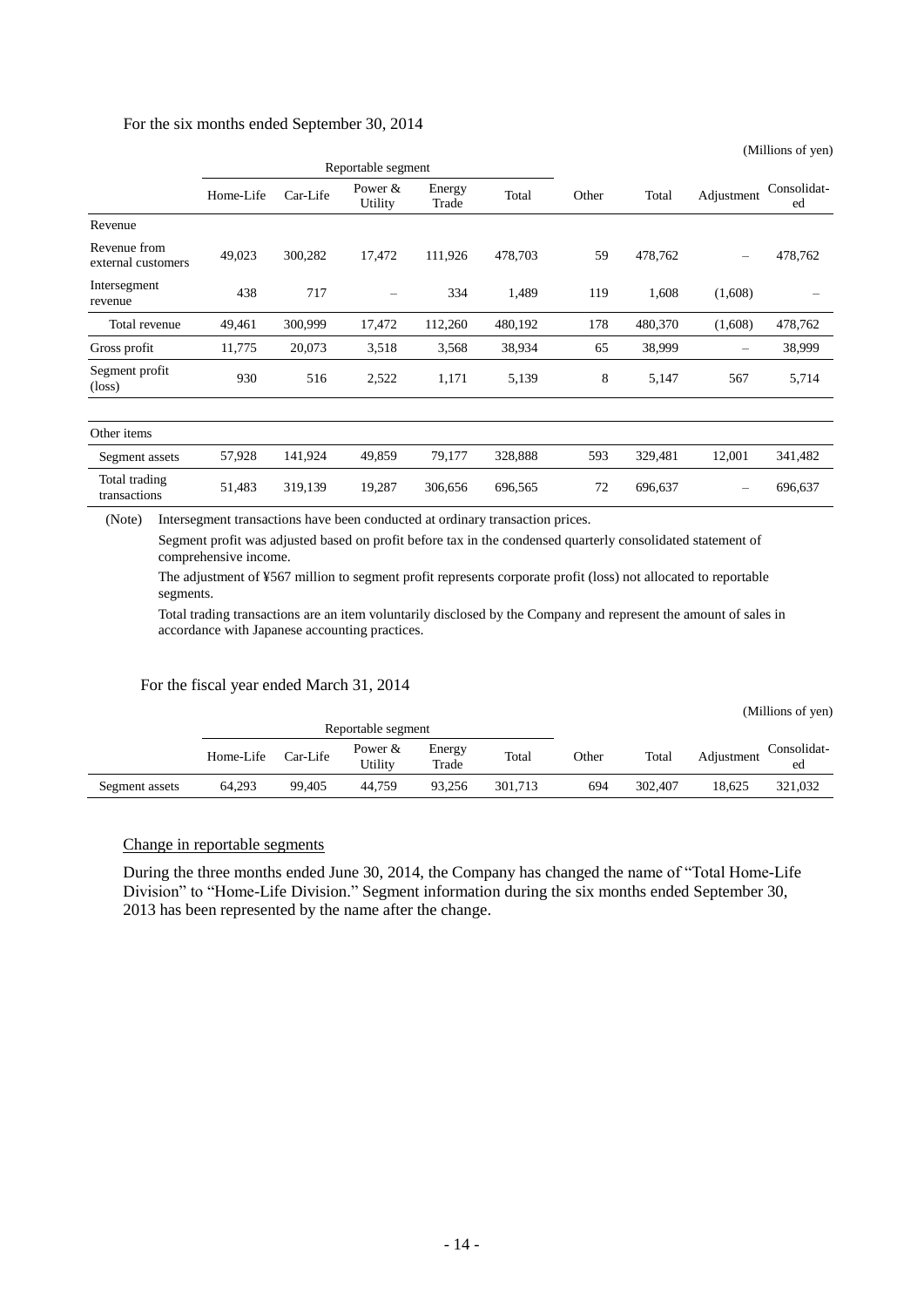#### <span id="page-17-0"></span>**(7) Business Combinations**

For the six months ended September 30, 2014

The material business combination during the six months ended September 30, 2014 was as follows:

#### Acquisition of shares of Osaka Car Life Group Co., Ltd.

Following a resolution at a Board of Directors' meeting held on April 17, 2014 to acquire 200 issued shares (51.95% of the total number of issued shares) of Osaka Car Life Group Co., Ltd. ("OCG"), which owns subsidiaries including Nissan Osaka Sales Co., Ltd., thereby making it into a subsidiary, the Company concluded a share transfer agreement with NMC 2007 Investment Limited Partnership as of the same date and acquired the shares for ¥6,000 million on May 27, 2014. The aim of this acquisition of shares is for the Company's Car-Life Division to extend its reach beyond sales of fuel among others and the operation of Car-Life Stations by making a full-scale entry into the automobilerelated business. In this way, the move will contribute to the division's aims of "strengthening the Car-Life value chain" and "increasing added value across the entire value chain." Organically combining the business assets of OCG and the Company will further enhance the existing business base of the Company, which primarily includes fuel sales. Moreover, the Company will also pursue synergies to propose new value for customers' motoring lifestyles.

(1) The fair values of consideration paid, assets acquired and liabilities assumed, and non-controlling interests as of the acquisition date are shown below:

|                                                                                                    | (Millions of yen) |
|----------------------------------------------------------------------------------------------------|-------------------|
| Item                                                                                               | Amount            |
| Fair value of consideration paid (Notes 1 and 2)                                                   | 6,000             |
| Fair value of non-controlling interests                                                            | 5,549             |
| Total                                                                                              | 11,549            |
| Fair value of assets acquired and liabilities assumed                                              |                   |
| Current assets                                                                                     | 17,173            |
| Non-current assets                                                                                 | 30,596            |
| Current liabilities                                                                                | (24, 578)         |
| Non-current liabilities                                                                            | (11,642)          |
| Net assets                                                                                         | 11,549            |
| (Notes) 1. The consideration paid was settled in cash.<br>2. There is no contingent consideration. |                   |

The fair values of assets acquired and liabilities assumed and non-controlling interests were determined comprehensively taking into account the financial and assets conditions reviewed through due diligence by a third party, assessment of corporate value by a financial advisor and other factors.

Acquisition-related costs of ¥97 million for this business combination were recorded in selling, general and administrative expense.

(Note) As of September 30, 2014, with regard to the amount of assets accepted and liabilities assumed as of the date of the business combination, etc., since the contents of recognizable assets and liabilities as of business combination date are under close examination, tentative accounting has been performed.

(2) Fair value of acquired receivables

The total amount and fair value of trade receivables were ¥2,823 million. There are no impaired trade receivables and the contractual amount is expected to be fully collected.